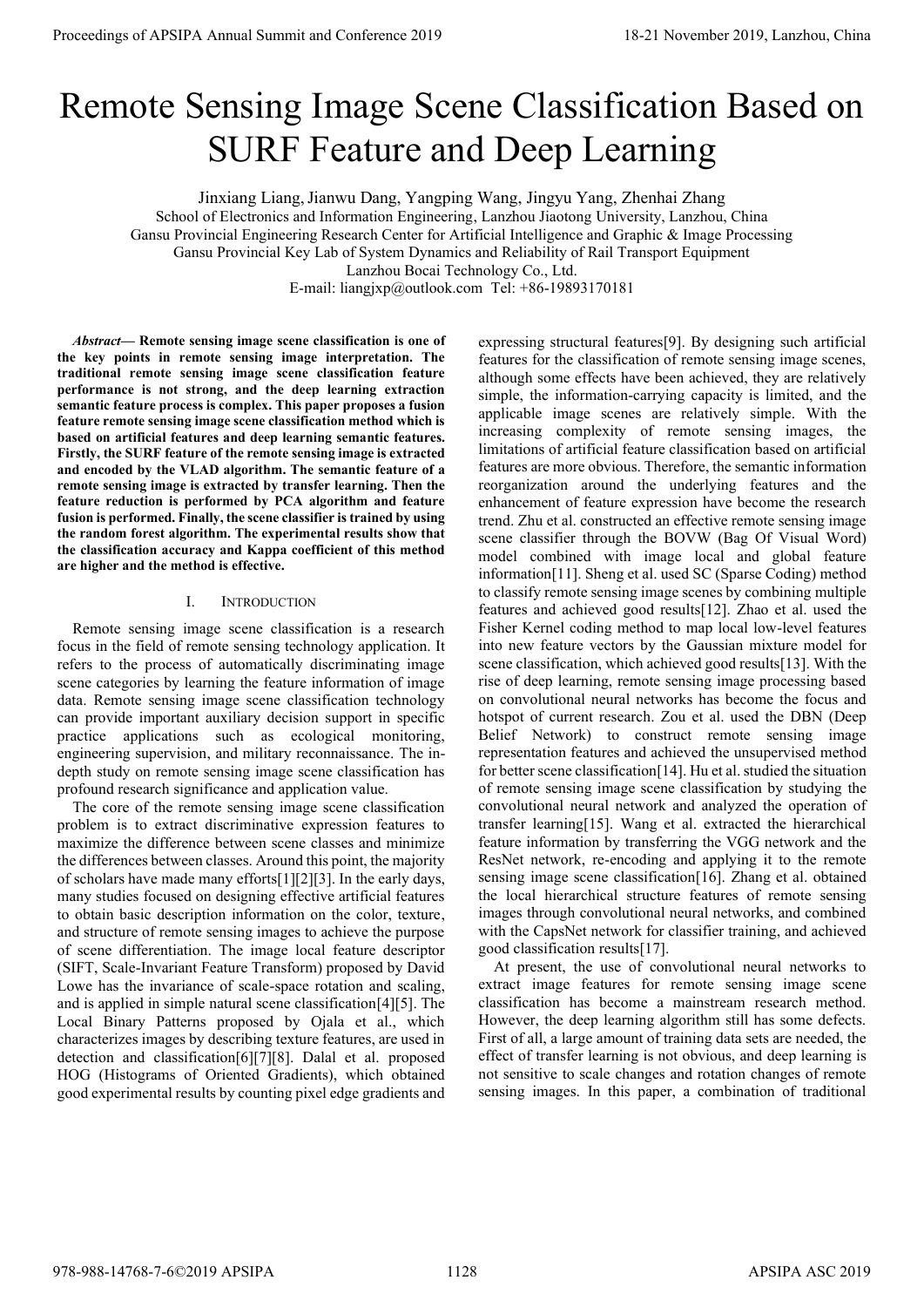artificial features and deep learning algorithms is used to construct a remote sensing image scene classification model, which has achieved good experimental results.

The main contributions of this paper are: (1) A remote sensing image scene classification model combining SURF features and deep learning semantic features is designed; (2) The introduction of SURF features compensates for the shortcomings of deep learning that are insensitive to scale changes and rotational changes in remote sensing images; (3) The VLAD (Vector Of Locally Aggregated Descriptors) algorithm is used to re-encode the SURF features to obtain enhanced regularization features; (4) Design of remote sensing image scene classifier using random forest algorithm.

The rest of the paper is organized according to the following structure: the second part introduces the method model proposed in this paper in detail, the third part uses the method of this paper to conduct experiments and analysis, and the fourth part summarizes the content.

# II. RELATED WORKS

In this paper, for the remote sensing image data, the SURF features are extracted first, then re-encoded by VLAD algorithm to form regularized expression features, and then normalized. The PCA algorithm is used to reduce the features and form artificial design features; At the same time, using the transfer learning method, the VGG16 pre-training network is used to extract the semantic features of the remote sensing image, and after the normalization processing and feature dimension reduction, the deep learning semantic features are formed. Finally, the two features are combined as a fusion feature to train the random forest classifier to obtain the final remote sensing image scene classification model. The complete process is shown in [Fig. 1.](#page-1-0)

## *A. SURF Features*

The SURF (Speed Up Robust Features[\)\[18\]](#page-5-11) feature is a local feature descriptor for image retrieval and matching. The principle is similar to SIFT, and it also has the advantages of rotation invariance and scale invariance. Due to the adoption of the Harr feature and the concept of the integral image, the algorithm execution efficiency is improved. The specific steps are: Firstly, the Hessian matrix is constructed according to the (1), all the points of interest are generated, then the scale-space



<span id="page-1-0"></span>Fig. 1 The schematic diagram of the overall process

is constructed according to the (2), the feature points are determined by non-maximum suppression, and the main direction of the feature points is determined by statistical Harr wavelet features. Finally, generate the corresponding descriptor.

$$
H(x,\sigma) = \begin{bmatrix} L_{xx}(x,\sigma) & L_{xy}(x,\sigma) \\ L_{xy}(x,\sigma) & L_{yy}(x,\sigma) \end{bmatrix}
$$
 (1)

where  $L_{xx}(x, \sigma)$  is convolutional of Gaussian second-order derivative with the image in point x, similar to the others.

$$
L(x, y, \sigma) = \frac{1}{2\pi\sigma^2} e^{-(x^2 + y^2)/2\sigma^2} * I(x, y)
$$
 (2)

where ∗ is the convolution operation in x and y.

A remote sensing image can generate more SURF feature points. This information can describe the local detail information of the scene and can be used as the information basis for scene discrimination. Moreover, when deep learning is used to extract semantic features, the image is preprocessed, which causes the image to have a certain degree of information loss. The SURF feature can effectively retain the information, thus forming benign information with the deep learning semantic features. Complementary, providing a richer feature base for scene classification.

In order to enhance the information expression ability of SURF features and better feature fusion with deep learning semantic features, this paper re-encodes the SURF features using VLAD[19] algorithm. Characterizing remote sensing images as regularized vectors to better adapt to scene classification problems. The VLAD algorithm first uses the kmeans clustering algorithm to perform visual word training on the acquired SURF features, and then assigns the SURF features of each image to the K cluster centers according to the nearest neighbor principle, and then makes residual sum for each clustering center according to (3), and then the residual is subjected to L2 normalization according to equation (4), and finally it is spliced into a long vector, that is, the final coding feature is obtained. Proceedings of APSIPA Annual Summit at the Summit and Results and Results and Results and Results and Results and Results and Results and Results and Results and Results are also the Summit and Results and Results are als

$$
v_{i,j} = \sum_{x \text{ such that } NN(x) = c_i} x_j - c_{i,j} \tag{3}
$$

where  $x_j$  and  $c_{i,j}$  respectively denote the  $j^{th}$  component of the descriptor *x* considered and of its corresponding visual word  $c_i$ .

$$
v := v / \|\ v \,\|_2 \tag{4}
$$

The description dimension of the feature points of the SURF algorithm is 64. In order to integrate well with the deep learning semantic features, the number K of cluster centers is set to 64, so that the feature dimension after encoding by the VLAD algorithm is 4096, and deep learning semantic features remain the same structure.

#### *B. Deep* L*earning Semantic Features*

Deep learning semantic features are image representation information extracted by nonlinear transformation using a multi-layered perception network. Since the convolutional neural network has good information self-extraction ability in image processing, this paper uses a convolutional neural network to extract the semantic features of remote sensing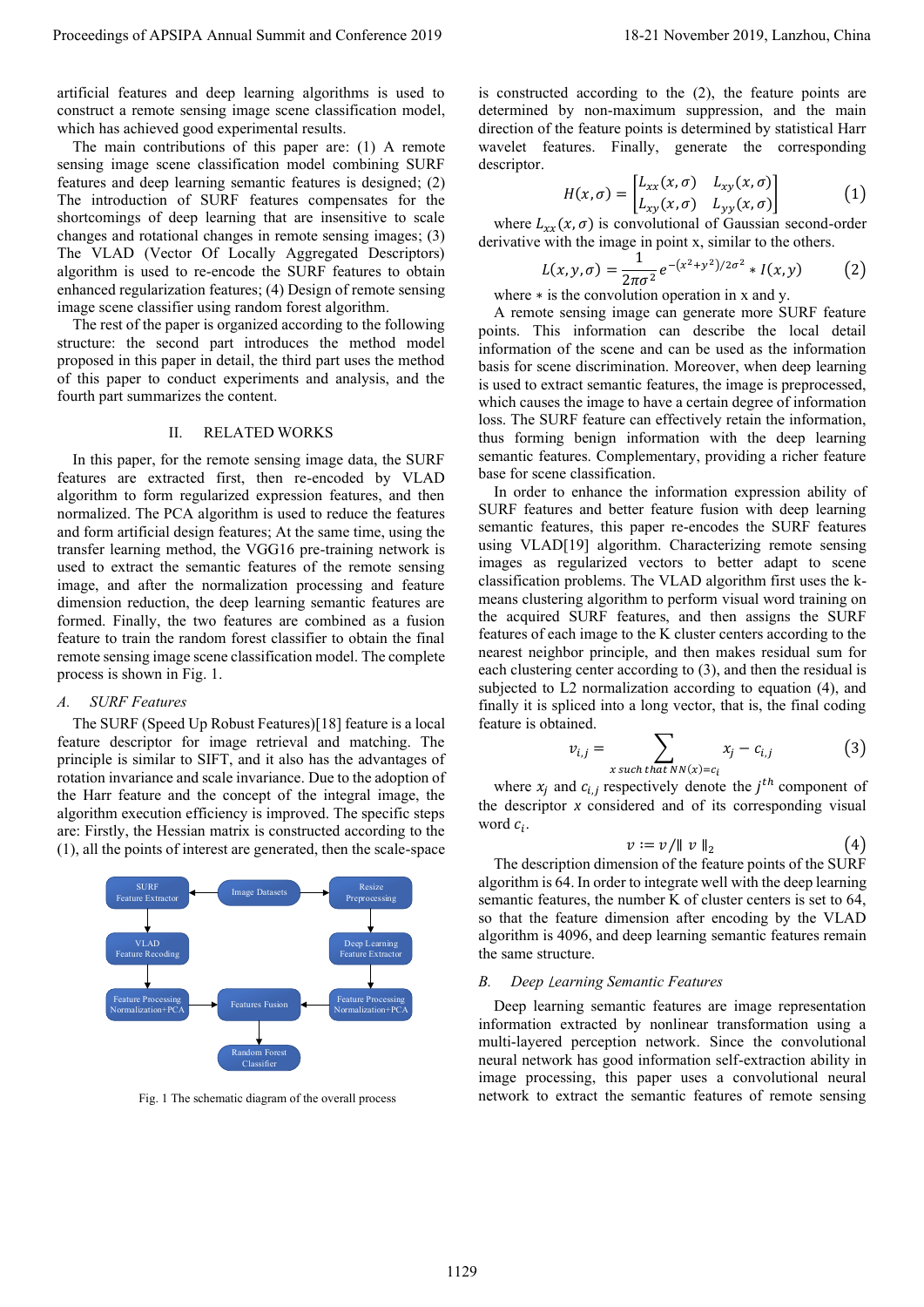images. The use of deep learning models requires many annotated samples. However, the amount of data in the datasets of remote sensing images is generally small, so this paper uses the method of transfer learning for feature extraction. In the classical convolutional neural network architecture, VGG[20] has a relatively simple network structure and shallow depth. The 3\*3 small convolution kernel reduces the parameter quantity and achieves higher classification accuracy. The ReLU activation function (5) effectively prevents over-fitting, so the VGG16 network model is used for deep learning semantic feature extraction.

$$
f(x) = max(0, x) \tag{5}
$$

Since the image data input shape processed by the network is [224, 224, 3], before the network learning, the data set needs to be preprocessed, and the image size is adjusted to the corresponding format. Then the training data set is processed by the network, and the feature extraction is performed by connecting the custom fully connected layer to obtain the deep learning semantic feature. In order to obtain more accurate expression features, after initial network transfer, use the finetuning to improve the network model. The low-level network generally obtains the basic information of the image, including lines and edges, etc., and the information is universal, so the low-level network can directly adopt the pre-trained parameters. The high-level network learns the semantic information related to the characteristics of the data set through these basic features and can perform fine-tuning training. The fine-tuning strategy will be different for different data sets. In this paper, it is verified by experiments that for the VGG16 network, it is relatively effective to select the first fully connected layer output as the final deep learning semantic feature by fixing the first 14 layers of network parameters. The output feature dimension is 4096. Proceeding of APSIPA Annual Summit and Conference 2019<br>
In the conference 2019 18-21 November 2019 18-21 November 2019 18-21 November 2019 18-21 November 2019 18-21 November 2019 18-21 November 2019 18-21 November 2019 18

#### *C. Features Fusion*

For the SURF features encoded by the VLAD algorithm and the deep learning semantic features acquired by the transfer learning, this paper uses a joint approach for feature fusion. Since the extracted SURF features and deep learning semantic features are all 4096-dimensional high-dimensional data, direct fusion will lead to double the dimension and higher computational complexity. Therefore, the two kinds of feature information are respectively normalized before being merged. Once processed, the PCA algorithm is used for data dimensionality reduction. After balancing the richness of classification features and computational complexity, the number of principal components after the dimension reduction is chosen to be 2048. Finally, the two features after dimension reduction are combined to form the final fusion classification feature.

#### *D. Scene Classifier*

The classifier outputs the class discrimination result by performing operations on the features. In general, classifiers can be divided into two categories, linear discriminant classifiers and nonlinear discriminant classifiers. The linear discriminant classifier separates different categories of space by constructing a linear hyperplane, and the calculation is simple. The nonlinear discriminant classifier constructs a nonlinear hyperplane to separate different types of spaces through mapping, etc., and the classification effect is better. This paper builds a classifier based on a nonlinear discriminant model using a random forest algorithm. The random forest algorithm is calculated based on the decision tree. The decision tree calculates the information entropy according to (6), constructs the decision branch by calculating the information gain, and finally constructs a complete decision tree.

$$
H(x) = -\sum_{i=1}^{N} p(x_i) \log p(x_i) \tag{6}
$$

The random forest algorithm trains multiple decision trees in a random way, and finally make a unified decision according to (7). This integration strategy can effectively avoid the model bias of a single decision tree, strengthen the generalization ability of the model, and retain the nonlinear discriminant classification. The advantages of the device can enhance the accuracy of remote sensing image scene classification. For the random forest algorithm, the number of weak classifiers is set to 100, and the maximum number of used features is 64.

$$
P_c(x) = \frac{1}{t} \sum_{j=1}^{t} P(c|v_j(x))
$$
 (7)

#### III. EXPERIMENTAL.

In order to verify the effectiveness of the proposed method, this paper uses the UCMerced\_LandUse and SIRI-WHU two common remote sensing image data sets for experimental verification. UCMerced\_LandUse image data is rural area information collected by the US Geological Survey. The image size is 256\*256, including 21 different scenes. Each scene has 100 images. Some pictures are shown in Fig. 2. The SIRI-WHU image data comes from Google Earth and is collected by Wuhan University. The image size is 200\*200, including 12 different scenes, each with 200 images. Some images are shown in Fig. 3.

#### *A. UCMerced\_LandUse*

Fig. **4** is the whole process of deep learning training. In the

<span id="page-2-0"></span>

Fig. 2 UCMerced\_LandUse dataset examples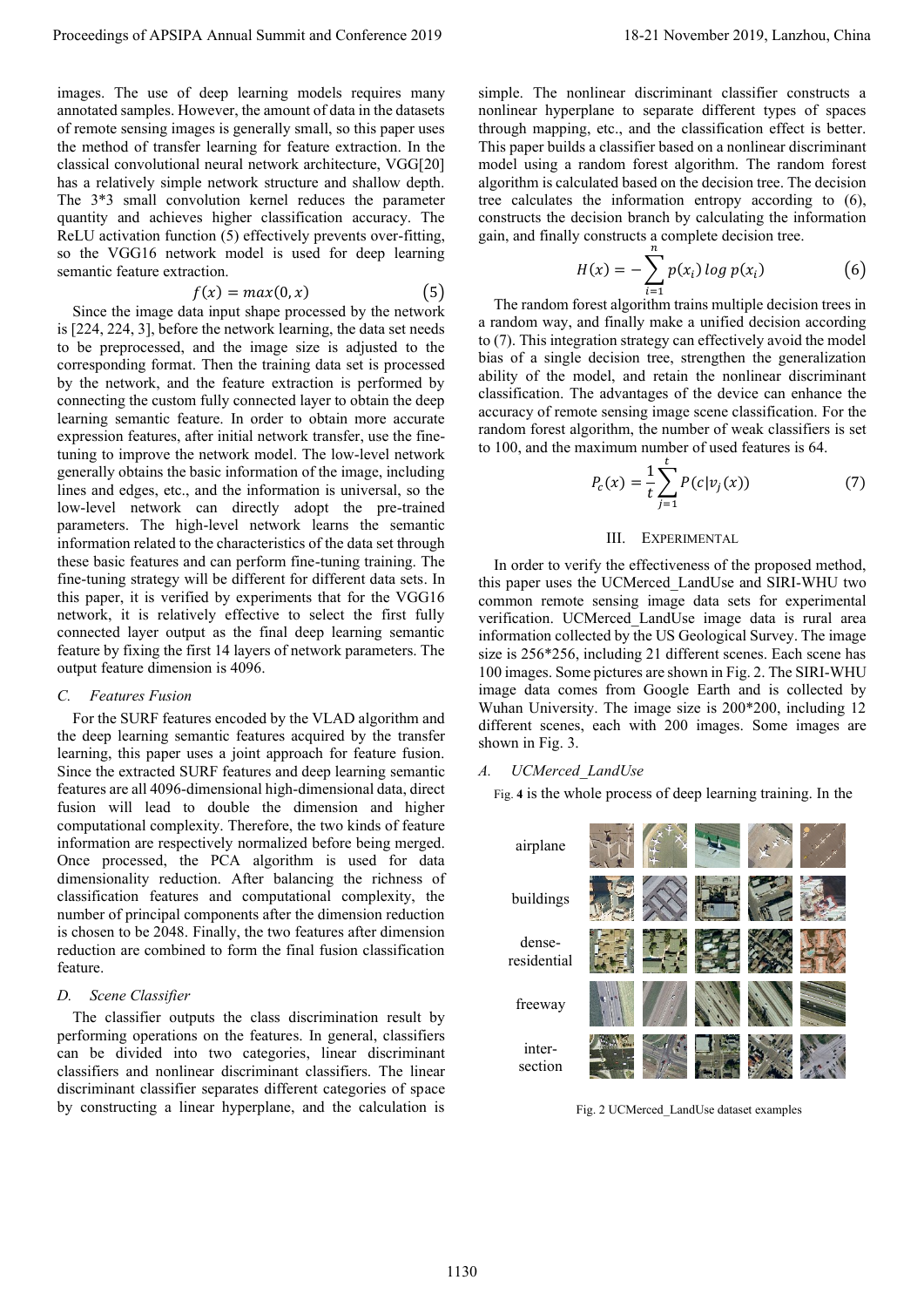

<span id="page-3-0"></span>

Fig. 3 SIRI-WHU dataset examples



<span id="page-3-1"></span>



<span id="page-3-2"></span>

Fig. 6 confusion matrix

<span id="page-3-3"></span>epochs of about 10, the classification accuracy rate is close to 92.45% and the classification accuracy rate reaches the saturation level.

Tab. 1 Comparison of different algorithms

<span id="page-3-4"></span>

| algorithm        | accuracy | Kappa |
|------------------|----------|-------|
| SIFT+DL          | 96.17%   | 0.958 |
| $HOG+DL$         | 92.34%   | 0.895 |
| CaffeNet[2]      | 95.02%   | 0.943 |
| VGG-VD-16[2]     | 95.21%   | 0.950 |
| GoogLeNet[2]     | 94.31%   | 0.936 |
| CNN+MKL[21]      | 96.43%   | 0.962 |
| <b>The Paper</b> | 96.67%   | 0.965 |

Fig. **5** shows the fine-tuning effect on the data set. It can be seen that all convolutional layer parameters of VGG16 are fixed, and only the fully connected layer is retrained. Although the training set accuracy rate is good, the test set performance is poor, because the data set sample is insufficient, and the training parameters are too many, caused the over-fitting problem; while fixing the FC2 full connection layer parameters, retraining the classifier has little effect on the accuracy improvement, indicating that the FC1 fully connected layer has obtained distinguishable feature information, so the first fully connected layer is adopted. The output as a deep learning semantic feature.

After the SURF feature and deep learning semantic features are combined, after training, the confusion matrix is shown in Fig. **6**. The final test accuracy is 96.67%. Compared with Fig. **4**, the classification accuracy is improved by about 4%. It shows that the SURF feature can be combined to provide information complementation for deep learning semantic features, and combined with the random forest algorithm, it can effectively classify remote sensing image scenes. By calculating the Kappa coefficient, the result is 0.965, indicating that the classification results are highly consistent.

Compared with other commonly used image local description features, our paper compares the SIFT and HOG features encoded by the VLAD algorithm and compares it with other literature methods. The results are shown in Tab. **1**. The method using SIFT features is similar to our method, but the processing complexity is high. The HOG feature itself has a higher dimension and the accuracy of adoption is lower. In addition, comparison with other literature methods shows that our method is effective.

#### *B. SIRI-WHU*

Fig. **7** is a deep learning semantic feature training process under the data set. A closer observation reveals that, under the data set, although the same output layer features are used compared to experiment one, the accuracy of training classification based on deep learning semantic features in this scenario is 95.47%, which is slightly higher than experiment one 3% or so, which indicates that the data set size has a significant impact on the deep learning semantic features. Increasing the data set can effectively enhance the expressive power of deep learning semantic features.

After the SURF feature and the deep learning semantic feature are combined, after training, the confusion matrix is shown in Fig. **8**. The accuracy of the overall classification is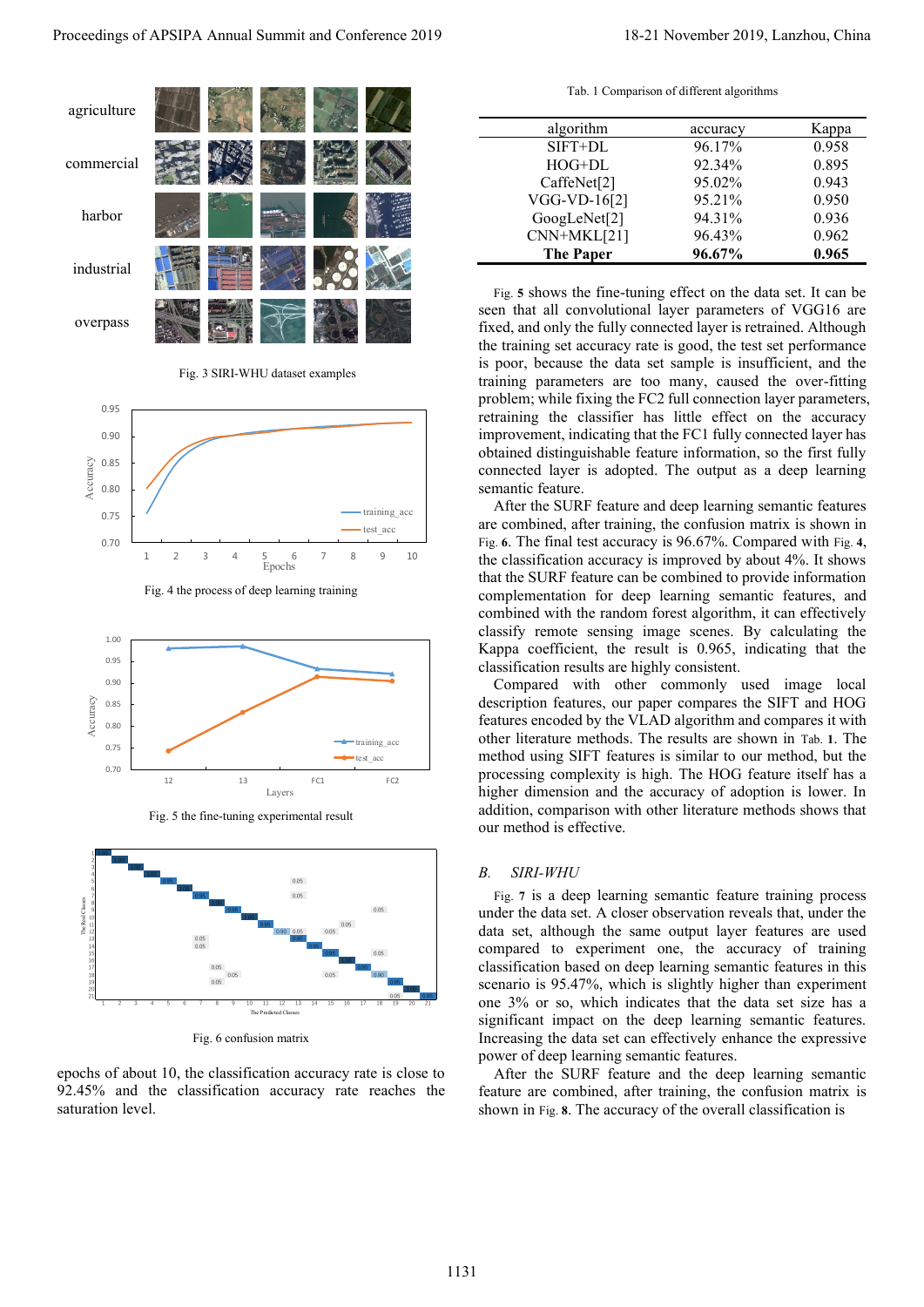



<span id="page-4-5"></span>

Fig. 8 confusion matrix

Tab. 2 Comparison of different algorithms

<span id="page-4-7"></span><span id="page-4-6"></span>

| algorithm                | accuracy | Kappa |
|--------------------------|----------|-------|
| SIFT+DL                  | 97.23%   | 0.965 |
| HOG+DL                   | 93.47%   | 0.918 |
| CaffeNet <sup>[2]</sup>  | 95.74%   | 0.953 |
| VGG-VD-16[2]             | 96.85%   | 0.961 |
| GoogLeNet <sup>[2]</sup> | 95.56%   | 0.947 |
| CNN+MKL[21]              | 97.12%   | 0.966 |
| <b>The Paper</b>         | 97.70%   | 0.975 |

97.7%, which is due to the decrease in the number of classification scenarios and the increase in the sample number of a single type of scene, indicating that the proposed method has certain robustness when the sample number is increased or the number of scenes is reduced. By calculating the Kappa coefficient of 0.975, the classification results are also highly consistent.

Compared with the methods based on the SIFT and the HOG features and other algorithms, the results are shown in [Tab.](#page-4-7) **2**, indicating that our method can be effectively adapted to the classification of remote sensing image scenes.

#### IV. CONCLUSION AND FUTURE WORK

This paper adopts the method of transfer learning, combines SURF features and deep learning semantic features, and proposes a feasible method for dealing with remote sensing image scene classification. It solves the problem that the traditional artificial feature classification performance is not strong and the deep learning extraction semantic feature is

complex. It provides some reference and inspiration for the research of remote sensing image processing combined with traditional methods and deep learning. The experimental analysis shows that traditional artificial features and deep learning semantic features can provide effective information complementation. The joint fusion strategy can enhance the feature expression ability. Combined with the random forest classifier, it can be effectively applied to the remote sensing image scene classification research. However, there are still many improvements in the method proposed in this paper. Firstly, the computational process of this method is relatively complicated, and real-time performance is not high. Subsequent research should improve the computational flow and achieve the parallelization of algorithms to improve computational efficiency. Secondly, due to the limited amount of data used for remote sensing image scene classification, this paper adopts the method of transfer learning. Subsequent research can deeply explore the small sample feature learning. Thirdly, the proposed method is more effective for the classification of simple remote sensing image scenes, but for a relatively complex scene environment, a small number of misjudgments occur, so the classification research work for complex scenes will also be the focus of follow-up research. Proceedings of APSIPA Annual Summit and Conference 2019)<br>
Proceedings of APSIPA Annual Summit and Conference 2019<br>
Procedure 2019 and Conference 2019 and Conference 2019 and Conference 2019 and Conference 2019 and Confere

#### ACKNOWLEDGMENT

This research was supported by the National Nature Foundation of China (Grant No. 41761082, 61162016, 61562057), the Gansu Science and Technology Project (Grant No. 18JR3RA104, 1504FKCA038), the Science and Technology Project of Gansu Education Department (Grant No. 2017D-08), Lanzhou Jiaotong University Innovation and Entrepreneurship Course Construction Project in 2019 (2019CXCYKC10), Lanzhou Jiaotong University Experimental Teaching Reform Research Project (2019026) , Lanzhou Jiaotong University Experimental Teaching Reform Research Project (2019007) and Lanzhou Talent Innovation and Entrepreneurship Project(2015-RC-86). all support is gratefully acknowledged.

#### **REFERENCES**

- <span id="page-4-0"></span>[1] Y Tian, W Zhang, Q Zhang, G Lu, X Wu. Review on Image Scene Classification Technology[J]. Acta Electronica Sinica, 2019, 47(04):915-926.
- <span id="page-4-1"></span>[2] G Xia, J Hu, F Hu, et al. AID: A benchmark data set for performance evaluation of aerial scene classification[J]. IEEE Transactions on Geoscience and Remote Sensing, 2017, 55(7): 3965-3981.
- <span id="page-4-2"></span>[3] M Li, S Zang, B Zhang, et al. A review of remote sensing image classification techniques: The role of spatio-contextual information[J]. European Journal of Remote Sensing, 2014, 47(1): 389-411.
- <span id="page-4-3"></span>[4] Lowe D G. Distinctive image features from scale-invariant keypoints[J]. International journal of computer vision, 2004, 60(2): 91-110.
- <span id="page-4-4"></span>[5] Everingham M, Zisserman A, Williams C K I, et al. The 2005 pascal visual object classes challenge[C]//Machine Learning Challenges Workshop. Springer, Berlin, Heidelberg, 2005: 117- 176.